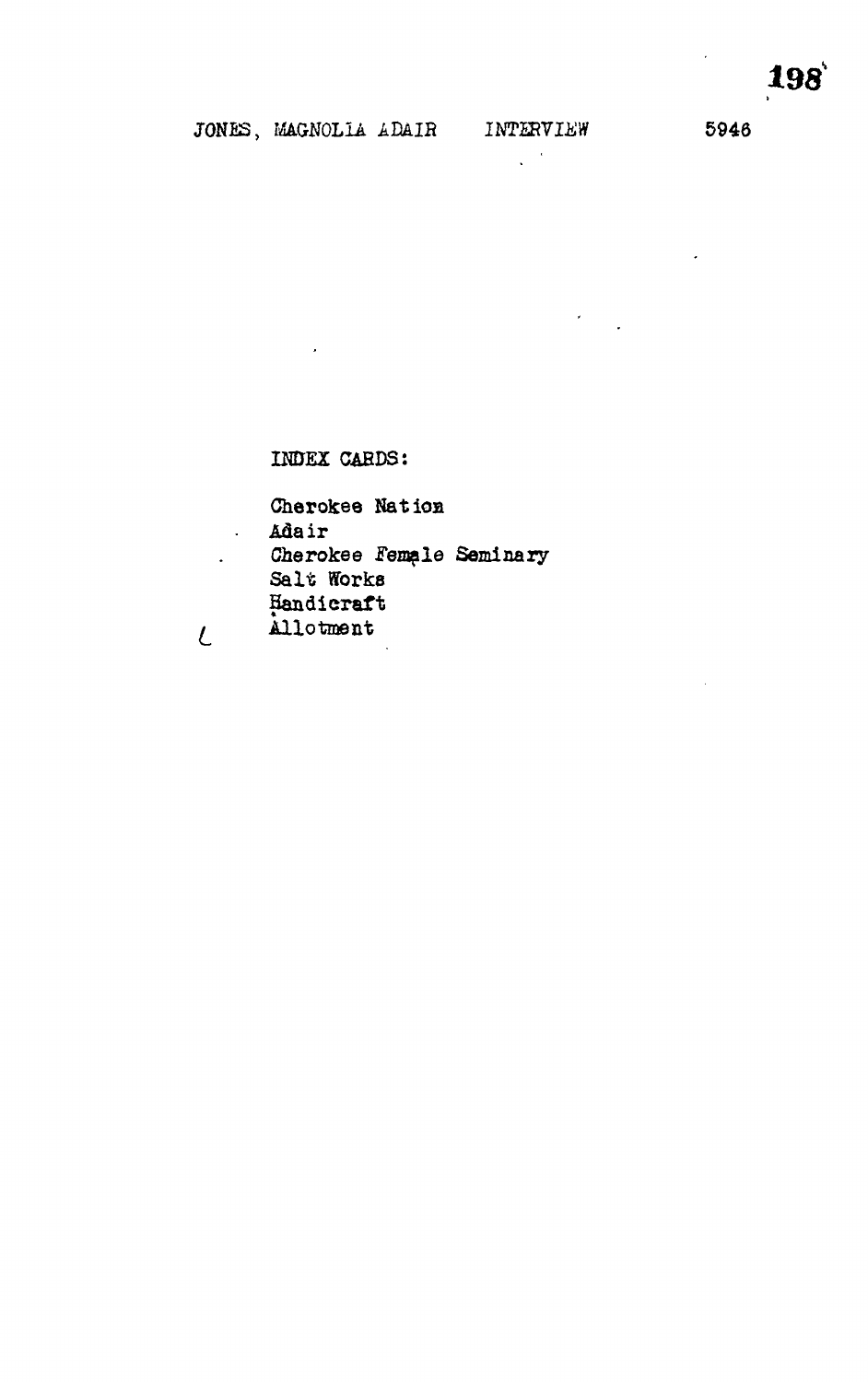|    |                                | BIOGRAPHY FORM<br>WORKS PROGRESS ADMINISTRATION |       | Indian-Pioneer History Project for Oklahoma              | Form $A - (8 - 149)$ | 199 |
|----|--------------------------------|-------------------------------------------------|-------|----------------------------------------------------------|----------------------|-----|
|    |                                |                                                 |       |                                                          |                      |     |
|    |                                |                                                 |       |                                                          |                      |     |
|    |                                |                                                 |       | Field Worker's name Mary D. Dorward                      |                      |     |
|    |                                |                                                 |       | This report made on (date) 1937 25, 1937 1937            |                      |     |
|    |                                |                                                 |       |                                                          |                      |     |
|    |                                |                                                 |       |                                                          |                      |     |
|    |                                |                                                 |       | 2. Post Office Address Tulsa,                            |                      |     |
|    |                                |                                                 |       | 3. Residence address (or location) 1936 hast 14th Place  |                      |     |
|    |                                |                                                 |       | 4. DATE OF BIRTH: Month Day Year 1872                    |                      |     |
|    |                                |                                                 |       |                                                          |                      |     |
|    |                                |                                                 |       |                                                          |                      |     |
|    |                                |                                                 |       | 6. Name of Father Edward A. Adair Place of birth Georgia |                      |     |
|    | Other information about father |                                                 |       | One eighth Cherokee                                      |                      |     |
| 7. | Name of mother                 |                                                 |       | Melissa Harrisen Adair Place of birth Georgia            |                      |     |
|    | Other information about mother |                                                 | White |                                                          |                      |     |
|    |                                |                                                 |       | 5. Place of birth Flint District, Cherokee Nation        |                      |     |

Notes or complete narrative by the field worker dealing with the life and story of the person interviewed. Refer to Lanual for suggested subjects and questions. Continue on blank sheets if necessary and attach firmly to this form. Number of sheets attached  $\leftarrow$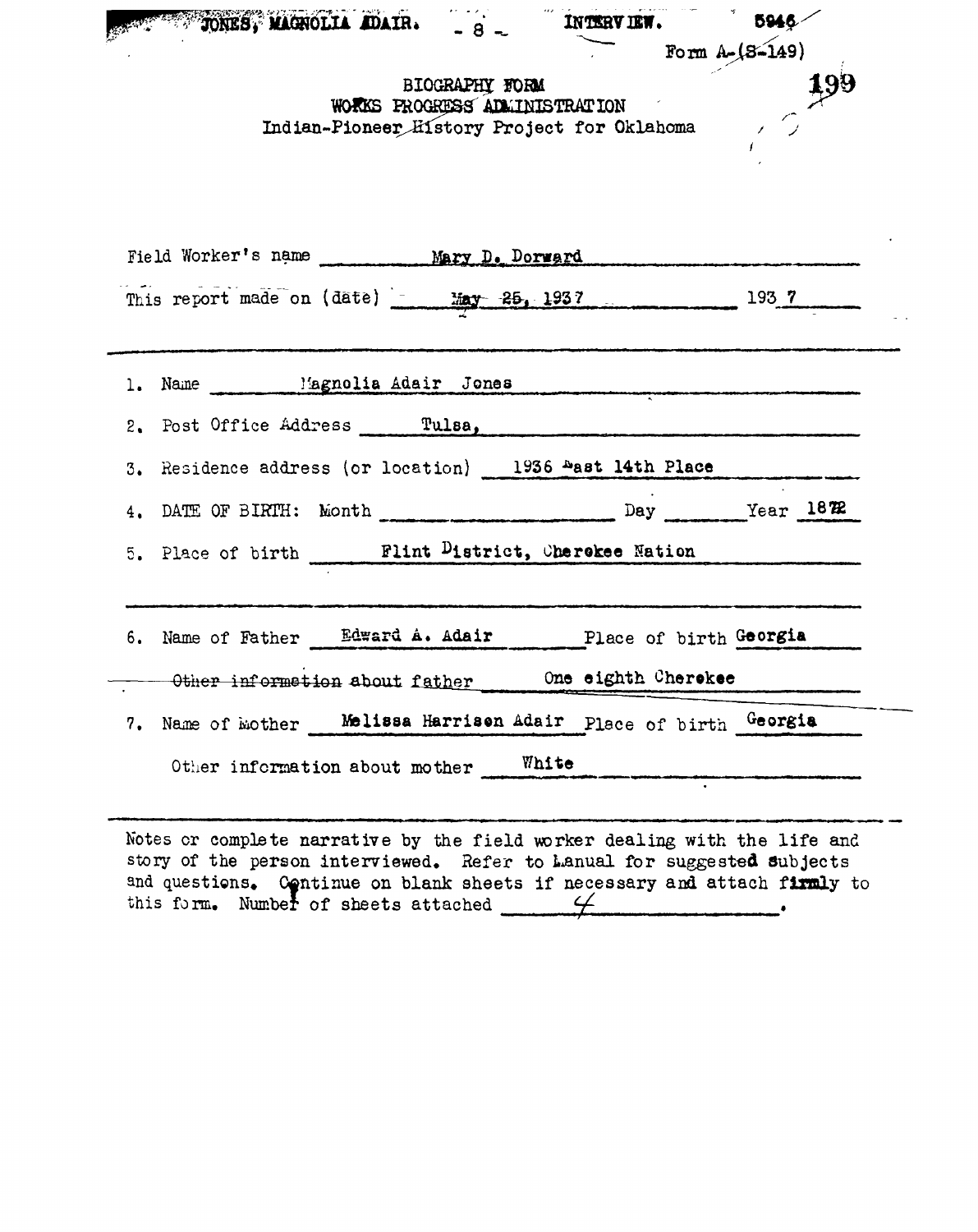Mary D. Dorward, Field Worker Indian-Pioneer History May 25, 1937

> A Biographic Sketch of Magnolia Adair Jones 1936 E. 14th Place, Tulsa, Oklahoma.

Magnolia Adair Jones, born in 1872 on a farm in Flint District of Cherokee Nation in what is now Adair County. Daughter of Edward A. Adair, one-eighth Cherokee, and Mel*t* issa Harrison Adair, white. Mrs. Jones is one-sixteenth Cherokee, but belongs to no clan since membership in a clan comes through the mother. The Adairs had come from Georgia in 1870, before Magnolia's birth, in a covered wagon in company with a party of relatives.

At an early age Mrs. Jones removed with her parents from the Flint District to Coowee-scoowee District to a farm near Adair in what is now Mayes County. While in Flint their trading post was Vinita; after removal to Coowee-sooowee their trading post was Adair.

Mrs. Jones recalls that while in Flint District, parties of Indians used to pass her home on their 'way to church, singing in Cnerokee as they went, and she recalls their 3inging as being particularly beautiful.

Her early schooling was in the national schools of the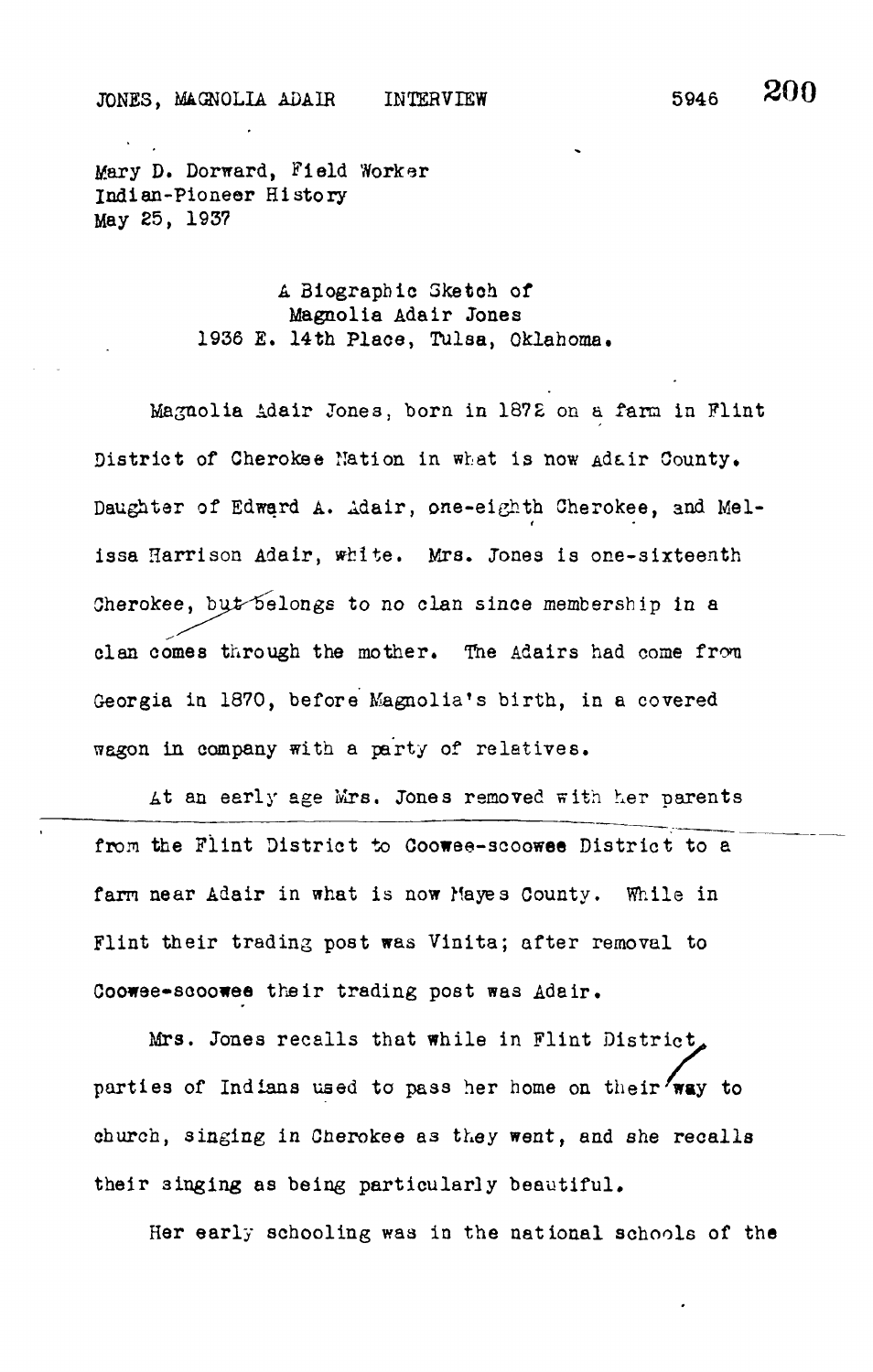$- 2 -$ 

Cherokees, none of which, to her knowledge, is now in existence-. . Her education was completed in the Oherokee Female Seminary at Tahlequab, after the fire. At the Seminary students were required to pay board but no tuition. Her father would buy up scrip at a discount and use it in paying for her board, receiving full face value for it. Her uncle John Adair was superintendent of the school while sne was in attendance there.

#### SALT WORKS

Mrs. Jones' home in Mayes County was not a great distance from the salt works at 3aline, where the Cherokees came to get their salt, obtained by boiling down in huge kettles the water from salt springs. The Indians would camp at the springs and stay until they had prepared a year's supply for themselves.

#### CHURCHES

There were church edifices in the towns of course but in the country the schoolhouse was commonly used for church services as well as for school. Frequently evangelistic meetings were conducted in the pchool buildings,

# CLOIHING

Mrs. Jones' mother made the cloth for all clothing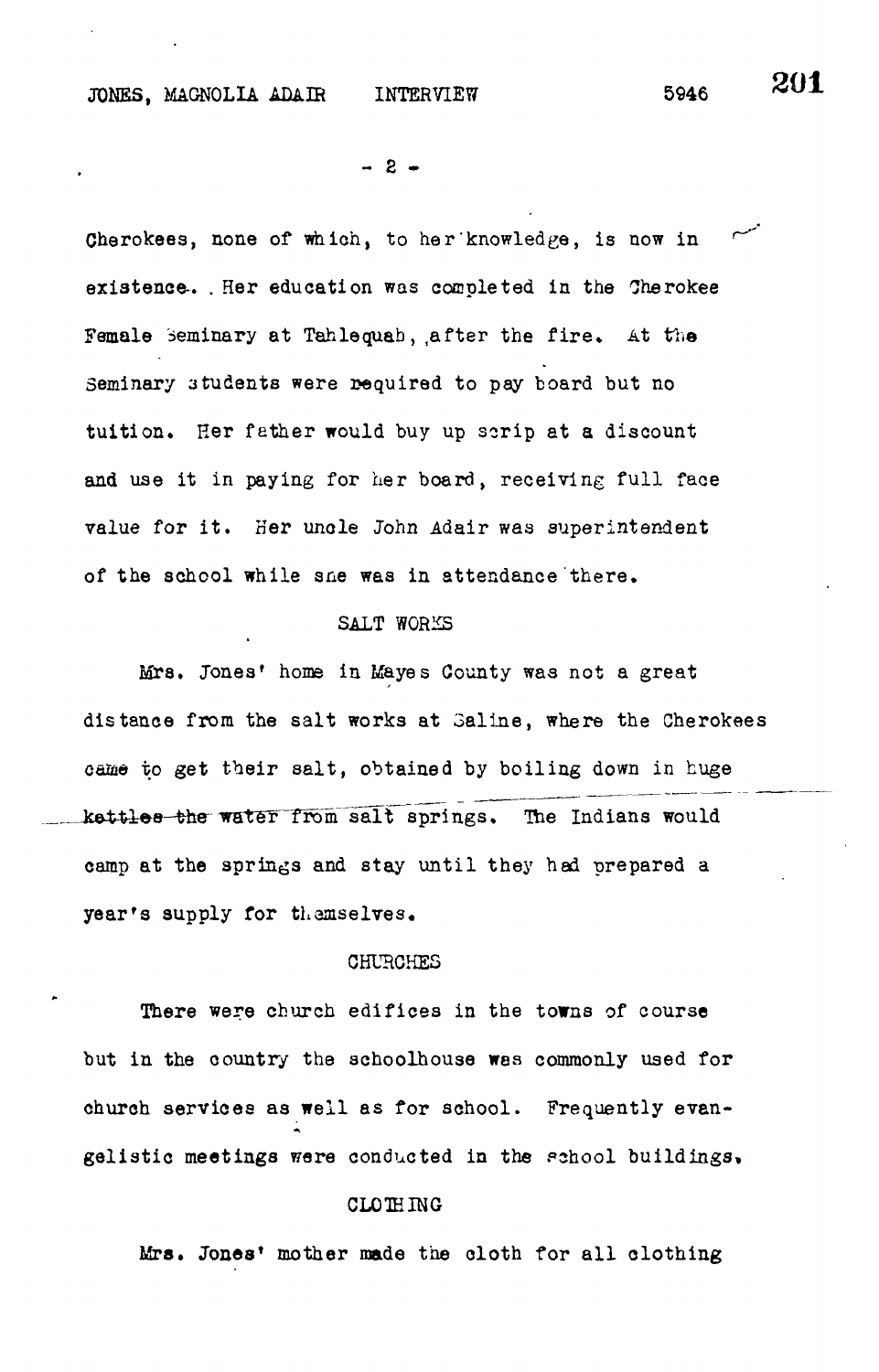JONES, MAGNOLIA ADAIR INTERVIEW 5946 202

 $-3 -$ 

worn by her family, both wool and cotton. She prepared and spun the thread, dyed it and wove it into cloth, sometimes designing pretty plaids of different colors, in the dyeing, walnu; was used for brown, white oak bark brewed like a tea made a beautiful purple. Salt or alum solution was used to set the color.

#### EARLY HOME

Mrs. Jone3 wa3 born in what was called a double log house, so called because there was a porch between the rooms. There were great stone fireplaces in which they popped corn, roasted potatoes, and did other cooking. Hominy was boiled all day long in great kettles. Con-nahan-nee was made of crscked corn mixec with co-nut-chee, or hickory nuts, and was particularly toothsome.

### OUTLAW G'JESTS

Mrs. Adair, mother of Mrs. Jones, once unwittingly entertained the James boys at supper. They came in heavily armed and asked for supper. There was fresh light-bread which particularly suited their fency. After eating they left, all quite peaceably, but without offering to pay for the meal. It was only long after they had departed that their identity became known to the Adairs.